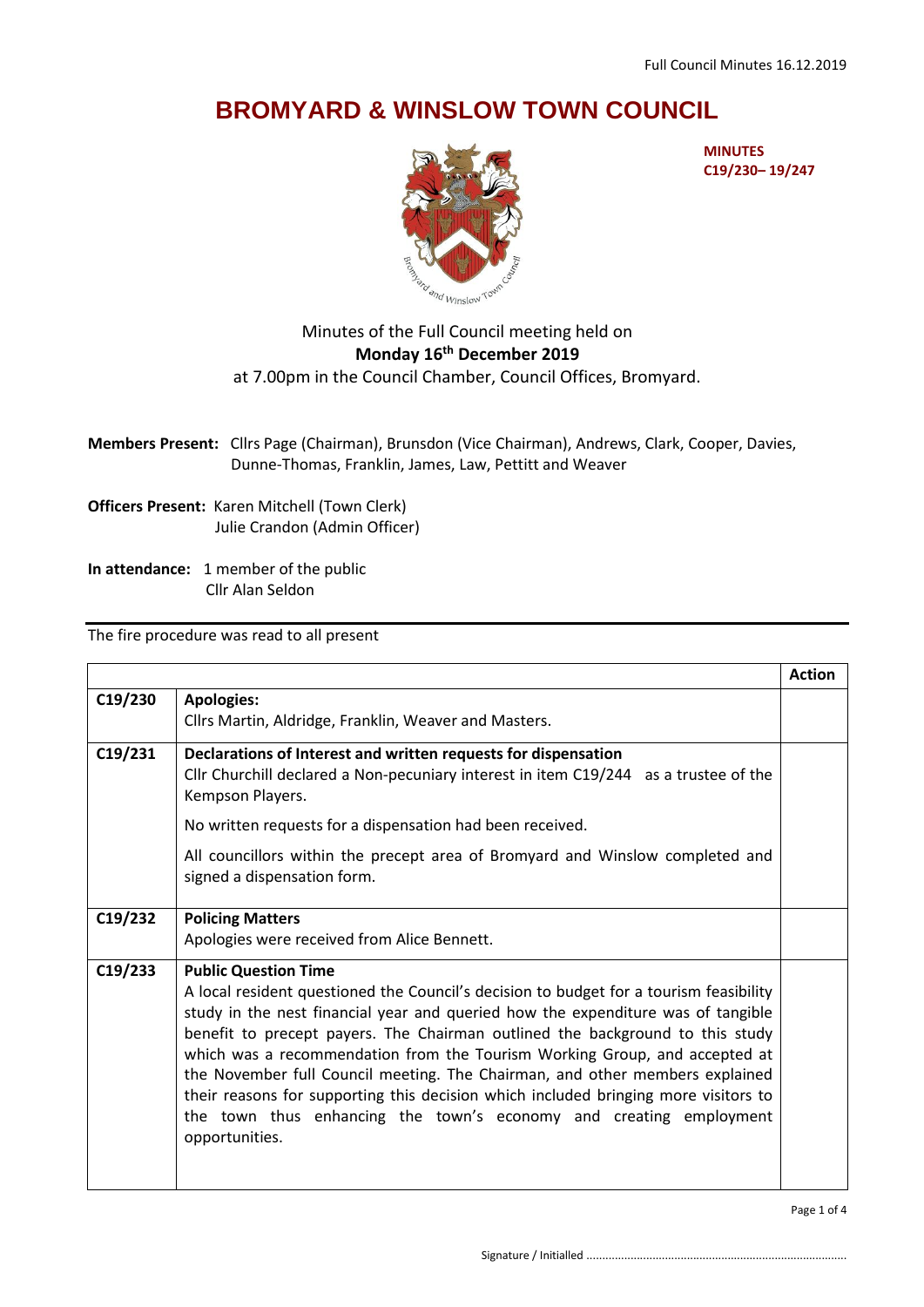|         |                                                                                                                                                                                                                                                                                                                                                                                                                                                                                                                                                                                                                                                                                                                                                                                                                                                                                                                                                                                                                  | <b>Action</b> |
|---------|------------------------------------------------------------------------------------------------------------------------------------------------------------------------------------------------------------------------------------------------------------------------------------------------------------------------------------------------------------------------------------------------------------------------------------------------------------------------------------------------------------------------------------------------------------------------------------------------------------------------------------------------------------------------------------------------------------------------------------------------------------------------------------------------------------------------------------------------------------------------------------------------------------------------------------------------------------------------------------------------------------------|---------------|
| C19/234 | <b>Chairman's Report</b><br>The Chairman gave his verbal report to the meeting.<br>The Chairman referred to there being two casual vacancies on the Council as a result<br>of the resignations of Peter Andrews and Helen Pettitt. A discussion followed on the<br>loss of powers of competency should membership fall below 12 elected Councillors.<br>The notes of the Town Mayor's meeting on 26 November 2019 were noted.<br>The Town Clerk was thanked for keeping council matters up to date during her<br>recent sickness absence.                                                                                                                                                                                                                                                                                                                                                                                                                                                                        |               |
| C19/235 | <b>Town Clerk's Report</b><br>The Town Clerk reported that there were no urgent matters to report, and will<br>present a written report to the January Full Council meeting.                                                                                                                                                                                                                                                                                                                                                                                                                                                                                                                                                                                                                                                                                                                                                                                                                                     |               |
| C19/236 | <b>Ward Members Reports</b><br>Cllr Seldon reported on activities at county level. The November cabinet meeting<br>had been held in Leominster. Future meetings will take place in Ross, Ledbury and<br>Bromyard. Cllr Seldon will liaise regarding a suitable venue for the Bromyard<br>meeting.<br>Cllr Seldon updated on the Schools Realms Project, which will bring Queen Elizabeth<br>High School and possibly Bredenbury together under the same management<br>scheme. Brockhampton is looking to join a multi academy trust elsewhere.                                                                                                                                                                                                                                                                                                                                                                                                                                                                   |               |
| C19/237 | <b>Exclusion of members of the public and press</b><br>IT WAS RESOLVED that due to the confidential nature of the business to be<br>transacted the agenda item C19/247 Legal advice would be considered in closed<br>session at the end of the meeting.                                                                                                                                                                                                                                                                                                                                                                                                                                                                                                                                                                                                                                                                                                                                                          |               |
|         | Ward Member Cllr Seldon left the meeting at this point.                                                                                                                                                                                                                                                                                                                                                                                                                                                                                                                                                                                                                                                                                                                                                                                                                                                                                                                                                          |               |
| C19/238 | <b>Minutes</b><br>IT WAS RESOLVED to receive and approve the Minutes of the Full Council meeting<br>held on Monday 25 November, 2019 as a correct record. The Minutes were duly<br>signed by the meeting Chairman.                                                                                                                                                                                                                                                                                                                                                                                                                                                                                                                                                                                                                                                                                                                                                                                               |               |
| C19/239 | <b>Committees and Working Parties</b><br><b>Planning &amp; Economic Development Committee</b><br>1)<br>The Minutes of the meeting held on Monday $2nd$ December were received and<br>noted.<br><b>Finance &amp; Properties Committee</b><br>2)<br>The Minutes of the meeting held on Monday 9 <sup>th</sup> December, 2019 were<br>2.1<br>received and noted.<br>Members considered the following recommendations from the Finance &<br>$2.2^{\circ}$<br>Properties Committee meeting held on 9 <sup>th</sup> December 2019.<br>a) Ref F19/197 - Community Commissioning<br>To approve, in principle, the installation of a handrail in the underpass<br>subject to approval from the land owner.<br>b) Ref F19/199 - Internet Banking<br>To appoint the Town Clerk as Service Administrator for the Council's<br>bank accounts.<br>c) Ref F19/201 - Cemetery and Memorial Management software<br>To approve the purchase of Cemetery and Memorial Management<br>software and associated costs from RBS Limited. |               |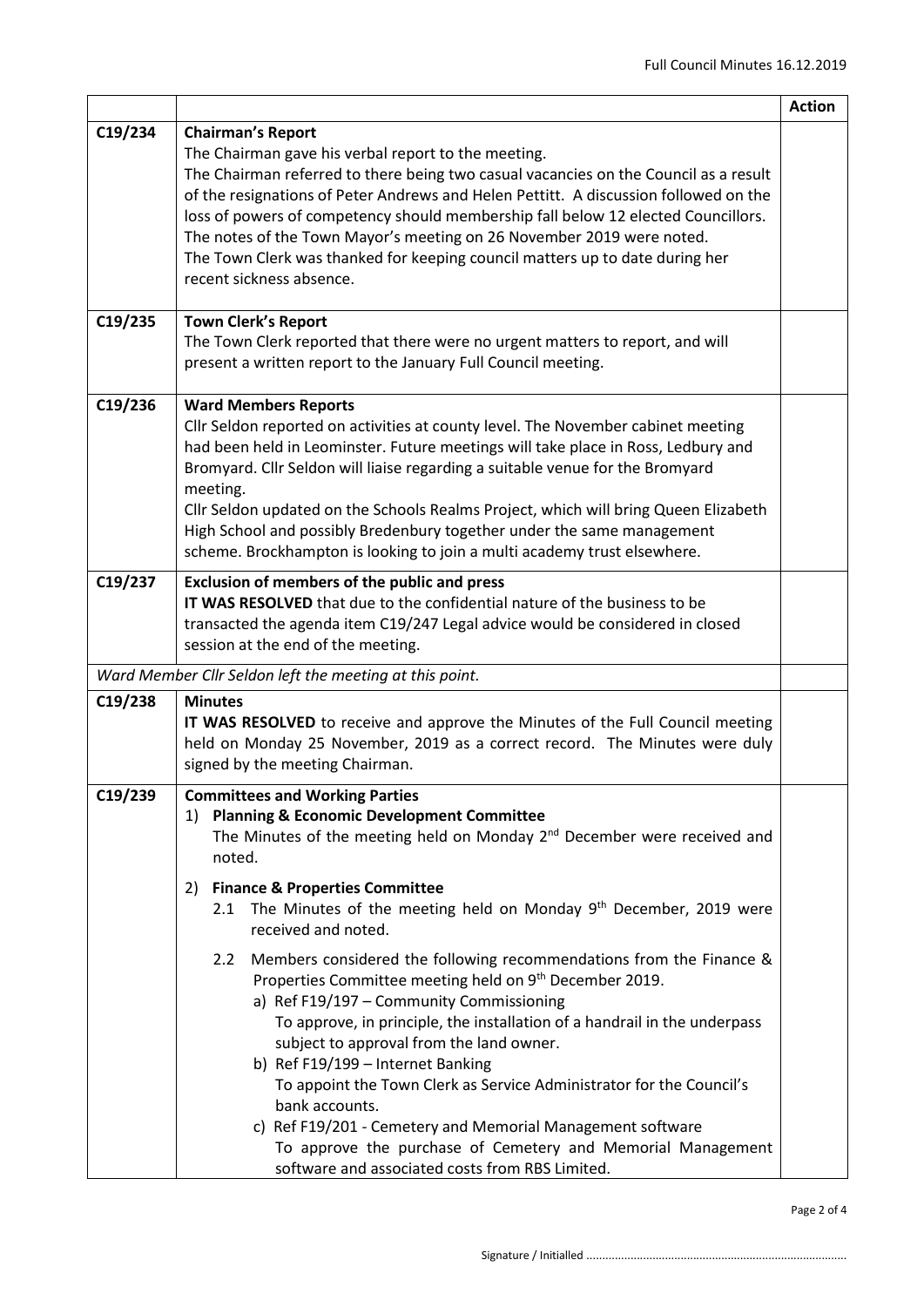|         |                                                                                                                                                                       | <b>Action</b> |
|---------|-----------------------------------------------------------------------------------------------------------------------------------------------------------------------|---------------|
| C19/239 | IT WAS RESOLVED to approve items a to c.                                                                                                                              |               |
| Cont'd  |                                                                                                                                                                       |               |
| C19/240 | <b>Committee and Working Party Membership</b>                                                                                                                         |               |
|         | Following the resignations of Cllrs Andrews and Pettitt from the Town Council,                                                                                        |               |
|         | IT WAS RESOLVED to appoint the following members:                                                                                                                     |               |
|         | (a) Finance and Properties - Cllr Churchill                                                                                                                           |               |
|         | (b) Burial - Cllr Davies<br>(c) Staffing - Cllr Dunne Thomas                                                                                                          |               |
|         | (d) Tourism Working Party - Cllrs Clark Churchill and Collins                                                                                                         |               |
| C19/241 | Draft Budget 2020/21                                                                                                                                                  |               |
|         | Members considered the formal adoption of the draft Budget for 2020/21 as                                                                                             |               |
|         | recommended by the Finance & Properties Committee. Copies having been<br>circulated. The precept increase for the year 2021/21 was calculated as a 0.38%              |               |
|         | increase on band D properties.                                                                                                                                        |               |
|         | Cllr Franklin was thanked for his excellent leadership during the budget setting                                                                                      |               |
|         | process.                                                                                                                                                              |               |
|         | IT WAS RESOLVED to formally adopt the draft budget for 2020/21.                                                                                                       |               |
| C19/242 | Precept 2020/21<br>IT WAS RESOLVED to formally approve a precept request of £240,815 from                                                                             |               |
|         | Herefordshire Council for 2020/21 as recommended to Council by the Finance &                                                                                          |               |
|         | Properties Committee.                                                                                                                                                 |               |
| C19/243 | <b>Town Flag</b>                                                                                                                                                      |               |
|         | IT WAS AGREED in principle to consider the possibility of having an official flag for<br>Bromyard and Winslow. Options to be explored and brought to a future Council |               |
|         | meeting.                                                                                                                                                              |               |
| C19/244 | <b>Outside Bodies</b>                                                                                                                                                 |               |
|         | 1. The following reports were received.<br>a) Bromyard and District Chamber of Commerce and Industry - Cllr James                                                     |               |
|         | b) Bromyard Grammar School Foundation - no report presented                                                                                                           |               |
|         | c) Bromyard Relief in Need - no meeting had taken place                                                                                                               |               |
|         | d) Public Hall Committee - circulated by Cllr Churchill via email                                                                                                     |               |
|         | e) HALC Executive - no meeting had taken place                                                                                                                        |               |
|         | f) Kempson Players - no report presented                                                                                                                              |               |
|         | 2. Council Representatives were appointed to serve on the following Outside Bodies:                                                                                   |               |
|         | a) Festivals Association (formerly Cllr Pettitt) - Cllr Brunsdon<br>b) Bromyard Downs Common Association (formerly Cllr Clark) - Cllr Franklin                        |               |
|         | c) Bromyard and District Chamber of Commerce and Industry (additional                                                                                                 |               |
|         | representative requested) - Cllr Collins. It was noted that the next meeting                                                                                          |               |
|         | will take place on Wed 5 February at the Falcon Hotel.                                                                                                                |               |
| C19/245 | Correspondence                                                                                                                                                        |               |
|         | Members were circulated with information on the following conference:                                                                                                 |               |
|         | AMBITION FOR HEREFORDSHIRE - BUSINESS AND COMMUNITY CONFERENCE                                                                                                        |               |
|         | 7 January 2020. 9.30am - 12.30pm Three Counties Hotel, Belmont Road, HEREFORD                                                                                         |               |